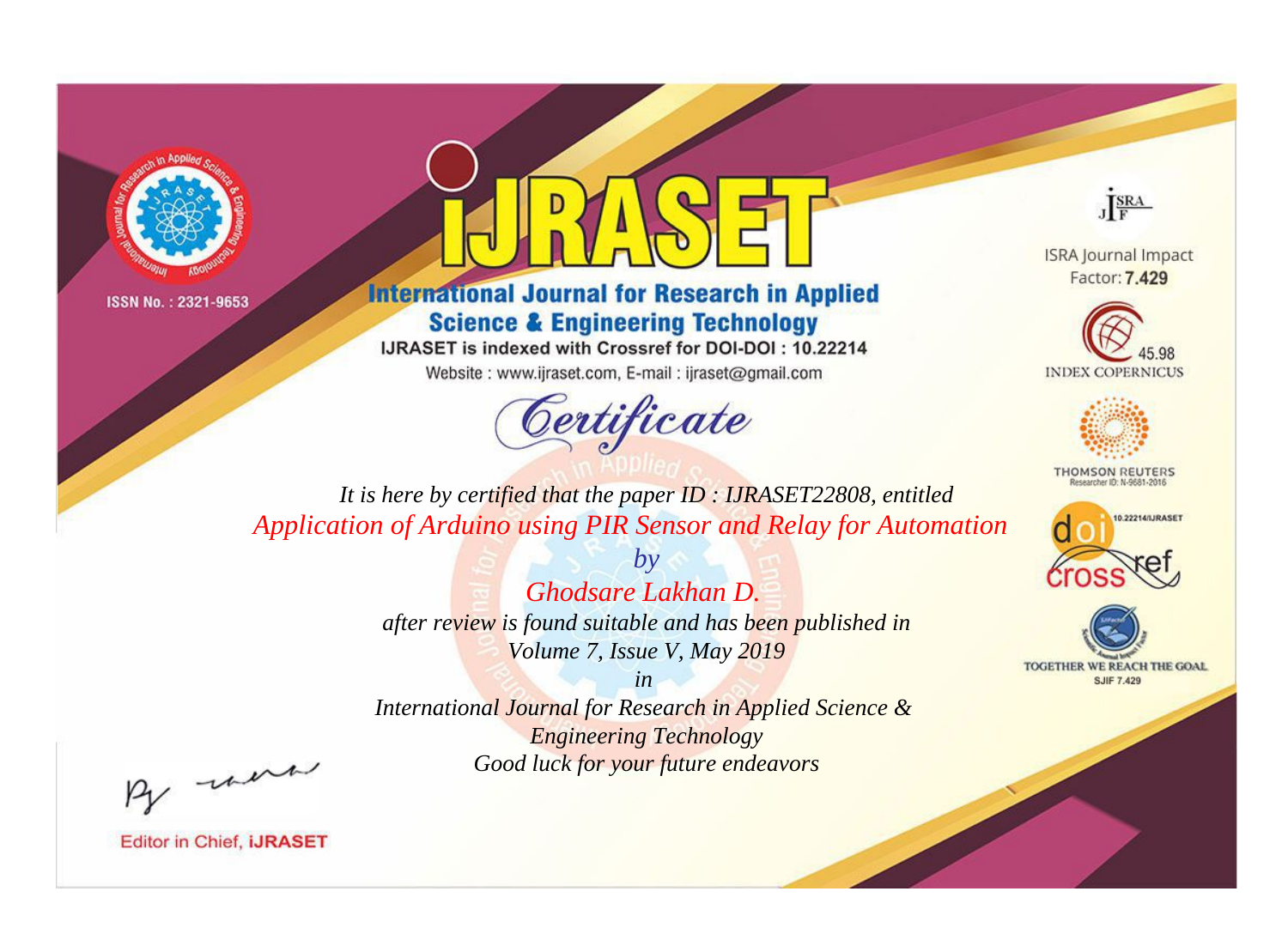



**International Journal for Research in Applied Science & Engineering Technology** 

IJRASET is indexed with Crossref for DOI-DOI: 10.22214

Website: www.ijraset.com, E-mail: ijraset@gmail.com



JERA

**ISRA Journal Impact** Factor: 7.429





**THOMSON REUTERS** 



TOGETHER WE REACH THE GOAL **SJIF 7.429** 

It is here by certified that the paper ID: IJRASET22808, entitled Application of Arduino using PIR Sensor and Relay for Automation

> **Ghanwat Prathamesh B.** after review is found suitable and has been published in Volume 7, Issue V, May 2019

 $b\nu$ 

 $in$ International Journal for Research in Applied Science & **Engineering Technology** Good luck for your future endeavors

By morn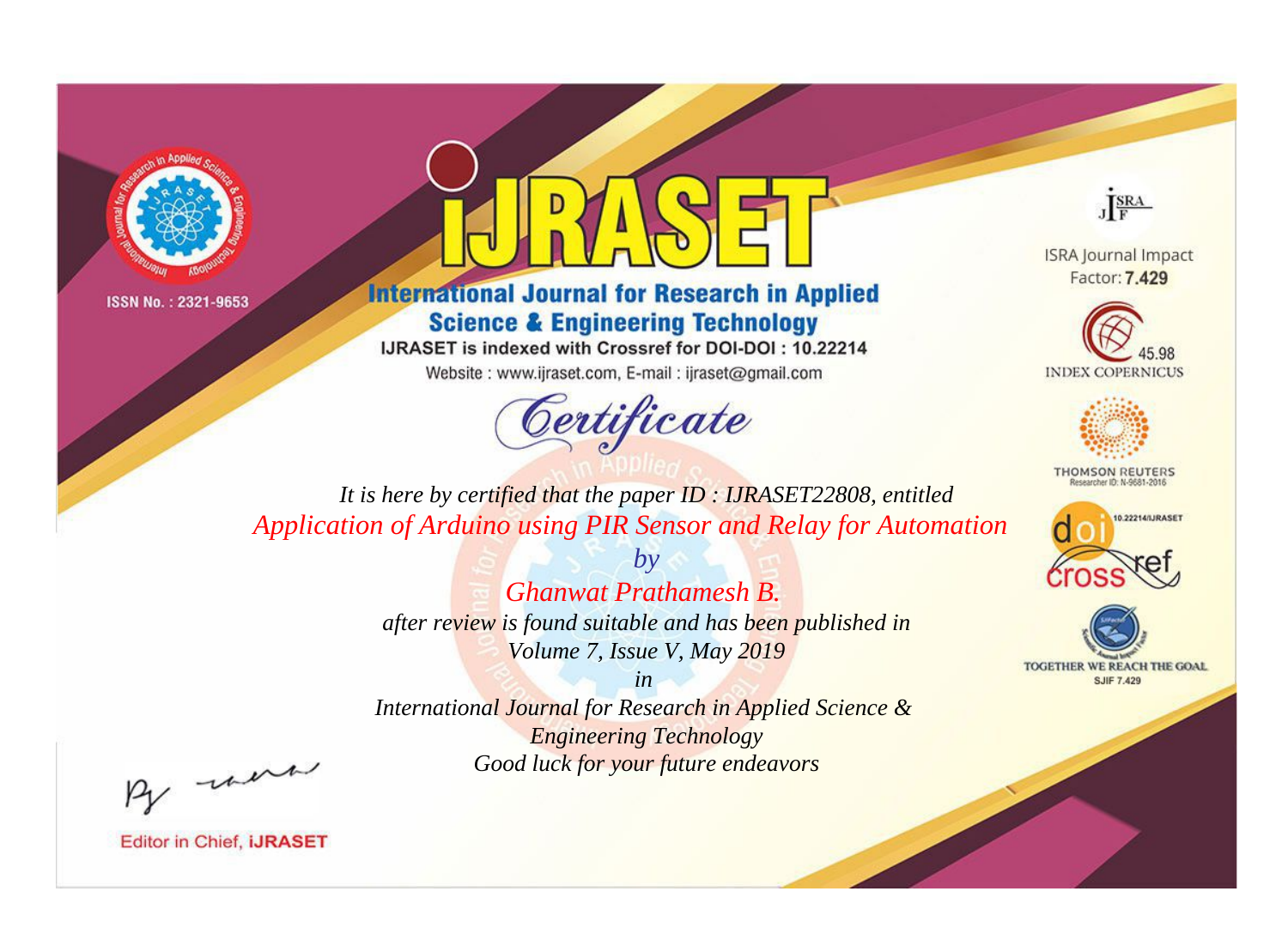



**International Journal for Research in Applied Science & Engineering Technology** 

IJRASET is indexed with Crossref for DOI-DOI: 10.22214

Website: www.ijraset.com, E-mail: ijraset@gmail.com



JERA

**ISRA Journal Impact** Factor: 7.429





**THOMSON REUTERS** 



TOGETHER WE REACH THE GOAL **SJIF 7.429** 

*It is here by certified that the paper ID : IJRASET22808, entitled Application of Arduino using PIR Sensor and Relay for Automation*

> *Bhalerao Manisha D. after review is found suitable and has been published in Volume 7, Issue V, May 2019*

*by*

*in* 

*International Journal for Research in Applied Science & Engineering Technology Good luck for your future endeavors*

By morn